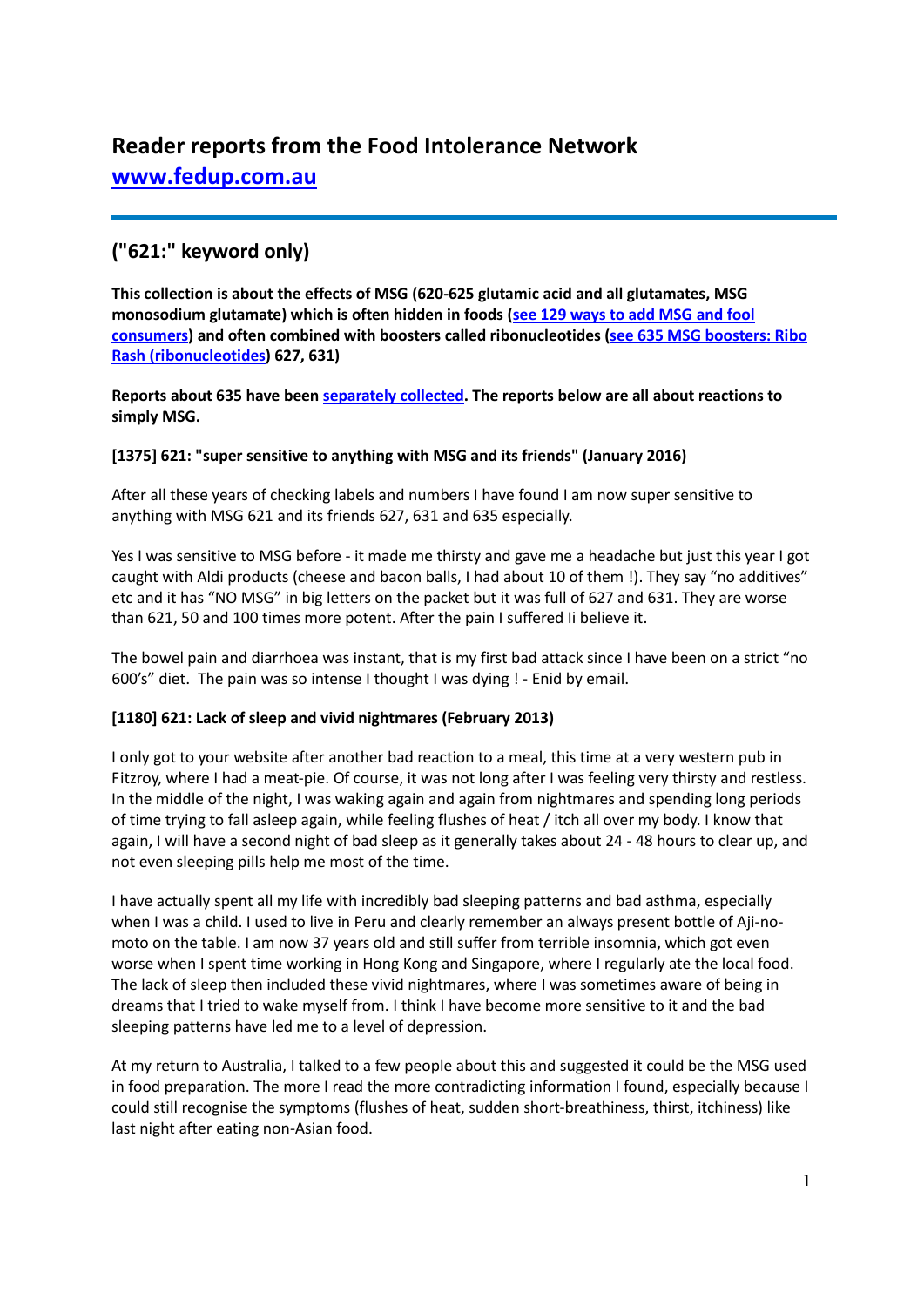5 months later: When it comes to improvement, I have certainly tested MSG as the main culprit. Most of the times I can recognise the symptoms within a short time if I ingest something with it unknowingly - Carlos, by email

### **[1178] 621: MSG and foggy brain, heart arrhythmia, arthritis (February 2013)**

I've been concerned about brain fogging for some time, but never knew whether it was a real effect (or just 'me') or where it came from. After doing the Elimination Diet for about 6 weeks and then the RPAH Glutamates Challenge of 4 tablespoons of soy sauce over rice, I developed quite strong brain fogging within about an hour. As a former regular eater of strong cheeses, Marmite, and soy sauce with sushi, I then understood where my brain fog problem came from! I also think that my heart rhythm issues have decreased since I've started avoiding foodstuffs with high levels of glutamates. Your website and the RPAH book and challenges led me to my answer, thank you very much! I also recently learned that when my mother got bad arthritis in the 70s or 80s, she did some research and decided MSG was probably the culprit, cut it out and the arthritis subsided.- Neil, UK

# **[1175] 621: MSG, appetite, cravings and obesity (February 2013)**

We are just amazed how much healthier our 8 year old son has been since trying to be failsafe. Have you ever looked into the relationship between additives and obesity? Since being on the diet my children's appetite has diminished incredibly. Simply because they no longer have cravings and feel hungry after eating a meal. (Obviously related to additives). With the amount that the government spends on obesity related diabetes etc, you wonder if the budget could be lessened if additives were directly proven for stimulating the hunger pains and creating all these health issues. Thank you so much for all the encouragement your website and books bring. – by email, NSW

**FIN comment:** Studies in China show that MSG contributes to obesity regardless of activity or caloric intake. The Western diet contains MSG in foods aimed at children and often labelled as flavour enhancers, hydrolysed vegetable protein, yeast extract or others. See MSG factsheet

#### **References:**

Association of monosodium glutamate intake with overweight in Chinese adults (752 healthy Chinese aged 40-59 years, randomly sampled from three rural villages in north and south China) <http://www.ncbi.nlm.nih.gov/pubmed/18497735>

Consumption of monosodium glutamate in relation to incidence of overweight in Chinese adults (10,095 healthy Chinese adults aged 18-65 y at entry from 1991 to 2006) <http://www.ncbi.nlm.nih.gov/pubmed/21471280>

Behavioral and endocrinological effects of single injections of monosodium glutamate in the mouse. <http://www.ncbi.nlm.nih.gov/pubmed/3785512>

#### **[1100] 621: reaction to the Tony Ferguson diet (February 2012)**

I thought you may be interested in the list of ingredients to be found in the Tony Ferguson "healthy and nourishing" weight loss product. Everyone who has lost kilos purports to be vital, energetic and generally full of the joys of Spring.

It didn't occur to me to scan the ingredients (which I do in ALL food products before buying) as I naively thought when he said "healthy and nutritious" that it was true. It was only when I kept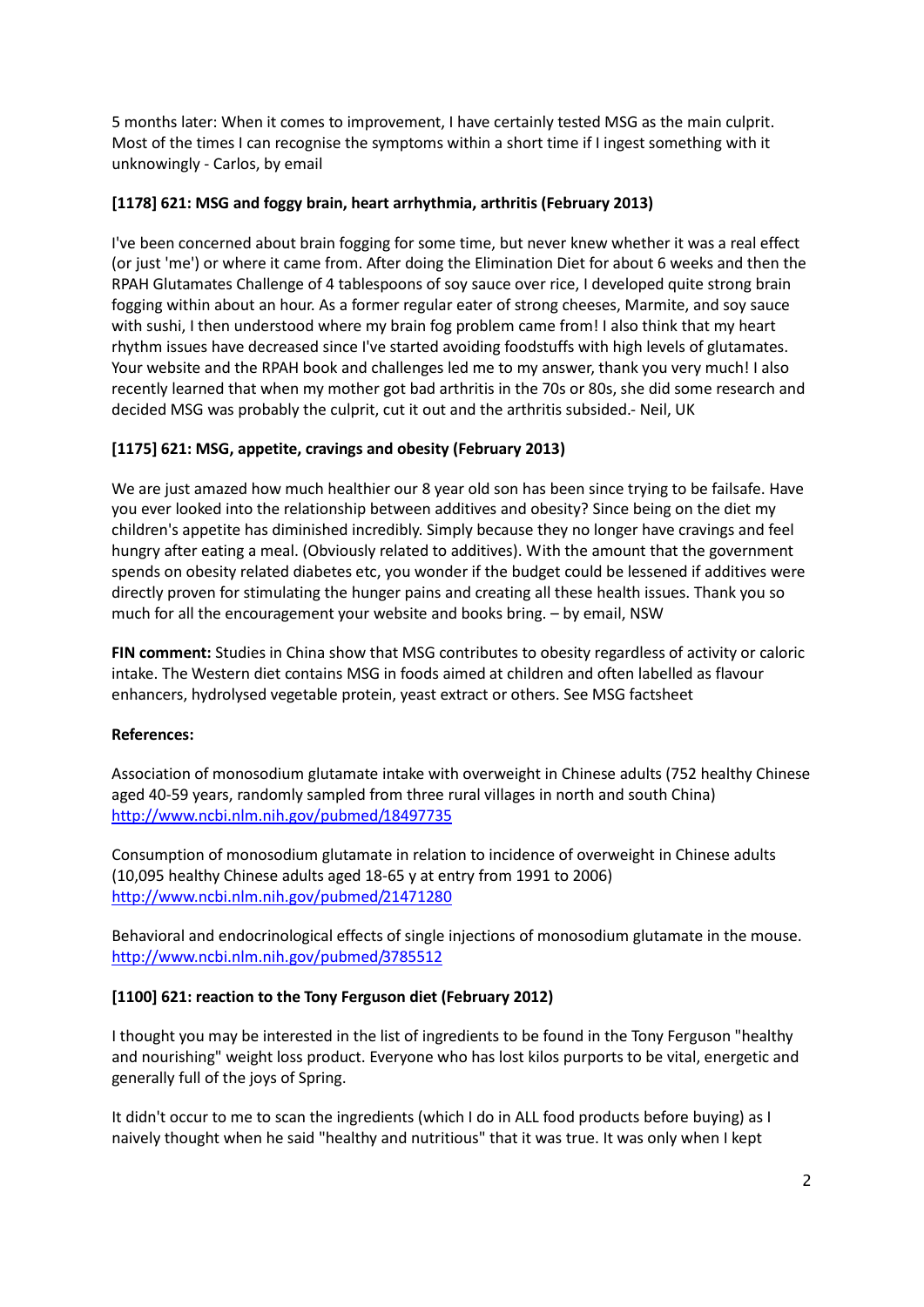becoming hugely bloated with griping abdominal pains, plus an extremely internally inflamed and painful leg (out of the blue), that I decided to check the ingredients and found - shock horror - Flavour Enhancer 621 (MSG of course!). When I had the leg checked out by my doctor, she said the internal inflammation could have indeed been an allergic response to something - Victoria, NZ

# **[942] 621: Supraventricular Tachycardia (October 2010)**

Over the past 15 years I have suffered from numerous things - CFS, IBS, Supraventricular Tachycardia, rosacea and itchiness. Post 2000, things were going along fairly okay CFS wise but I developed the SVT after the birth of my son in 2003. I had this corrected in 2007 (very long diagnosis!) but still continued to suffer the odd palpitation here and there. My IBS started in 1999 and I would swing from constipation to diarrhoea. My rosacea had been with me since 1997 and nothing would take it away. The itchiness started in 2008 and so did the headaches.

To cut a long story short, in January of last year I decided it was time to start looking into diet seeing no-one could work out what was wrong with me. So I went totally preservative, colour and sulphite free and purchased your book. Basically followed everything on the list of things to avoid. I did the same for my children. My rosacea disappeared! I also stopped itching and started to have less headaches and heart palpitations. I identified that sulphites affect my breathing, MSG affects my heart, something gives me headaches and 160b makes me itch. However, my diarrhoea and fatigue still remained. Eventually I looked more into salicylates (despite what the dietician thought!) and that was the final piece of the puzzle. - Rachel, NSW

# **[940] 621: Fast and very irregular heart beats after Chinese meal (October 2010)**

From time to time I notice an ectopic heart beat, Dr. tells me nothing unusual, most people get them. However last night after a couple of weeks eating really good and healthy natural foods we went out to a Chinese Restaurant. I like going there, but have not been there for a year or so I'd say. About an hour after I went to bed it began, I think you'd call it Tachycardia, a fast (100) and very irregular heartbeat. Some big strong thumping ones and then some feeble and fast ones. I got up, sat up for another 2 hours. Blood pressure had risen incredibly, and over the 2 hours settled down but the feeling on panic stayed. It's still here this morning actually and I didn't feel I could drive, so had to ask for a lift. Needless to say I am not having any of the left overs for lunch. Back to the straight and narrow. – Joy, NSW

# **[895] 621: Lifelong severe migraines due to MSG and other flavour enhancers (February 2010)**

I have suffered from bad migraines nearly all of my life. My mother said I was only about 4 when they started (or when I could tell them my head hurt).

I used to have about 4-5 per month, usually lasting 1-3 days. They always start with my vision going first. If it goes in the right eye, the pain will be on the left and vice versa, after that comes I get extreme pain and vomiting. I cannot stand to be touched or be around any noise or light, even dull light, the vision usually rights itself in about 3 hours, I have to lie still in a quiet and dark room with a washer on my head. I've been on various medications over the years and had my GP sent me for an MRI last year when my vision in my left eye didn't restore itself for 5 days.

When we put the kids on failsafe eating, I followed it in front of the kids but not at work etc. I decided to go failsafe and challenge myself when I realised there was something to the foods we are eating these days, after what I'd seen with the kiddies. I didn't get any symptoms when challenging with amines, salicylates etc, but found it's only when I eat things like flavoured chips, noodles, those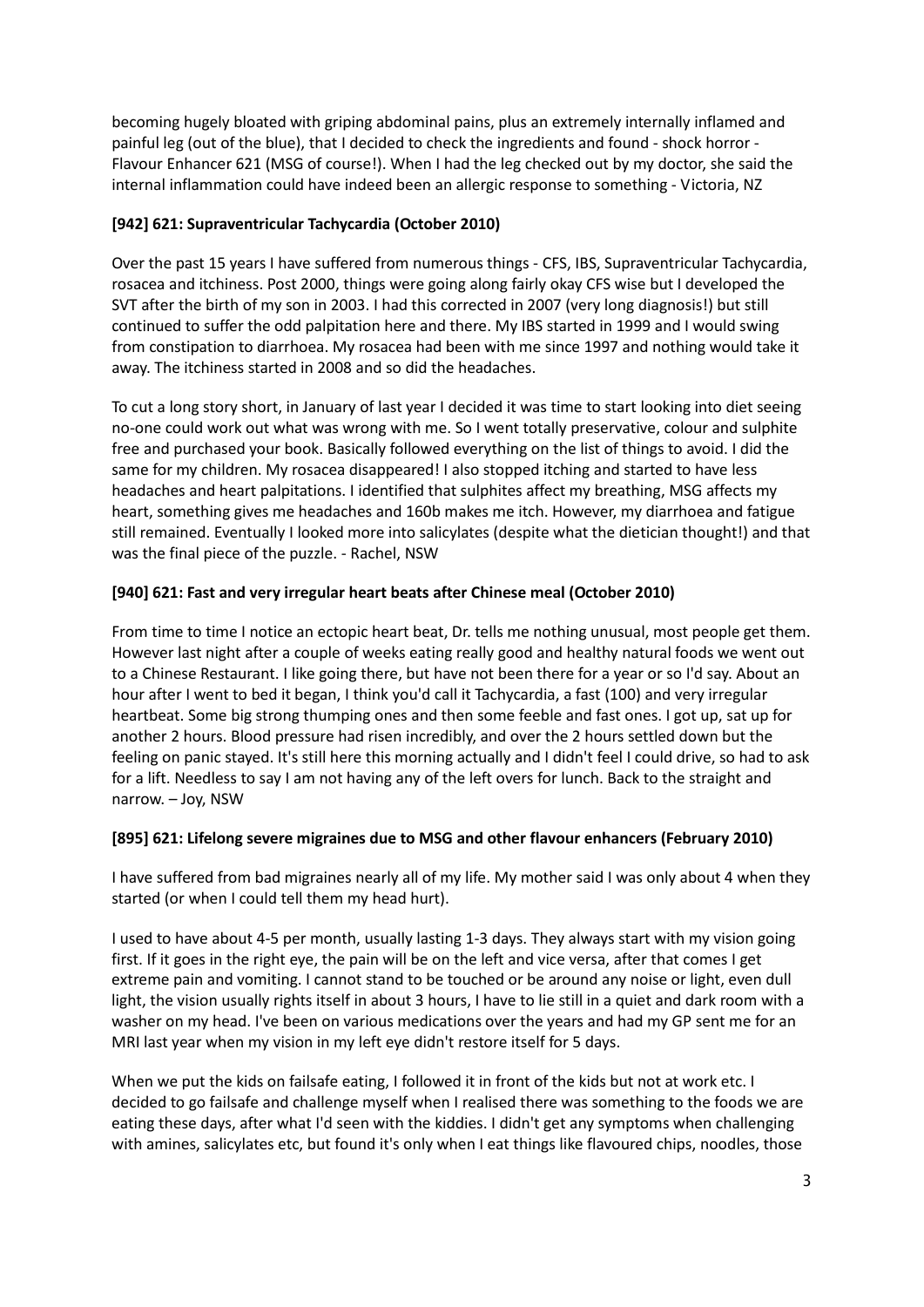bouillon stock cubes, ham and processed meats and foods like that. HVP is certainly one of the things that set my migraines off.

I have eaten several things while I was challenging and I'd always end up without fail with a migraine, so it is most definitely the food or what is in the foods.

Just before Christmas I ate some noodles from our local noodle bar that opened up, I phoned them and asked if they use MSG, they said no, I should have asked if they used any flavour enhancers and/or MSG, I ended up off work for 2 days and had to get a colleague to take the kids to before school care and my husband to pick them up. When I phoned them back and asked if they use flavour enhancers, they after some prodding, said yes they did, "but it was legal". I assured them I knew it was legal, but they should disclose that to their customers.

I'm sure these people don't realise that people who suffer from migraines suffer from disturbed vision, extreme headaches, vomiting or nausea, light sensitivity, noise sensitivity and it impacts on all who are around them, you can't move, you can't do anything with the kids, you can't work, you can't drive, you can't cook, you effectively are incapacitated by the migraine until it subsides.

I've decided to eat exactly what the kids eat, I've explained to my colleagues at work and they are totally fine with it, I just take my lunch when we go out now, and if the restaurant or pub bucks up, like a certain one did just last week, about me taking my own food, the other 18 of them stand up as if to leave and say "fine, we'll take our business elsewhere, she has dietary issues". It's great support. They backed down last week, it was great!!! - Kylie, NSW

#### **[894] 621: MSG headaches in an 8 year old (February 2010)**

My 8 yo granddaughter was getting headaches three times a week or more. Sometimes they were so bad she had to take time off school and lie down. After we watched your DVD we looked at what she was eating and realised the headaches came after she ate pies, party pies, flavoured noodles anything with flavour enhancers. So we stopped eating them. Now we know - if she doesn't eat flavour enhancers, she doesn't get headaches. - Terry, NSW

#### **[877] 621: Juvenile Rheumatoid Arthritis – pain free when avoiding MSG (November 2009)**

SUCCESS!!! Our 12 year old daughter with Juvenile Rheumatoid Arthritis is pain free!!

We have finished all challenges on the elimination diet and have discovered glutamates - MSG and all 600 numbers to be extremely bad for our daughter with arthritis. Within 8 to 12 hours of having MSG our daughter went from no pain to all the symptoms of arthritis, swollen joints, very sore, trouble walking, and lots of pain. We continued the challenge for 48 hours and by then she had problems with all her joints, soreness, swelling and was absolutely miserable! Within 12 hours of stopping MSG her symptoms settled and she was back to "normal" – no pain! We now totally avoid MSG, all 600 numbers and unspecified 'flavour' listed on any product!

It has been 7 months now since we began the elimination diet and took our daughter off all arthritis medication. She is fantastic! We had a check up with the rheumatologist recently and she was amazed. We don't need to see her for another 6 months and she has classed our daughter as "in remission"!!!! No pain, No symptoms and No medication!

I hope this is of assistance to other sufferers of arthritis! It has made a huge difference to our daughter's life. Thank you for your wonderful information, without this we would be further down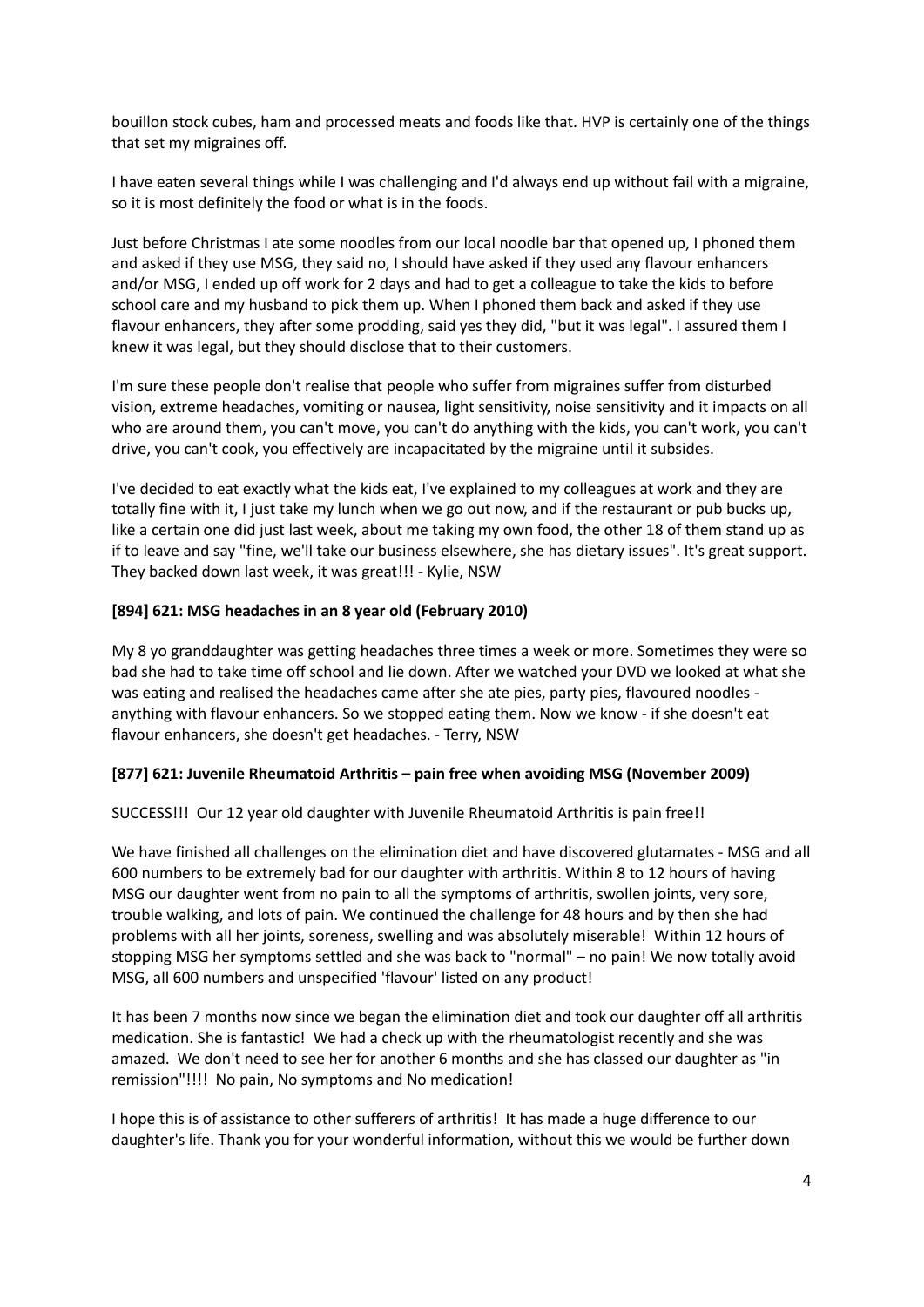the track of a life of pain, misery and medications with nasty side effects for our daughter. To look at our daughter now, you would never know that she suffers from a chronic, debilitating condition, she is full of energy and her love for life is back again!

We completed all food challenges in this order: milk, wheat, bread, salicylates, amines, MSG, propionates, sorbates, antioxidants, colours, benzoates, nitrites and sulphites (all food not capsules). The only challenge our daughter reacted to was MSG, 600 numbers and naturally occurring glutamates. She had no reaction to any other challenge. Once we had completed all the challenges we challenged tomatoes, broccoli and those foods high in natural glutamates separately. She came out in an itchy rash if she ate too many tomatoes or broccoli (at least 6 to 8 serves a day) but the amazing thing for us was that she didn't have joint pains. We are tending to think that manufactured MSG must contain VERY HIGH levels of glutamic salt compared to those foods that have it naturally occurring such as tomatoes and broccoli. We have now restricted how much she has of these things. She is very good at knowing what she can and can't have. She reads labels everywhere, even when she stays over at friends or goes to birthday parties, she will read labels and decide if she can have it or not. We always send her with plain chips and 'safe' snacks for a party. Her friends have been very supportive and know that she can have plain hot chips at a party instead of pizza or party pies.

We saw the dietitian you recommended. She was very helpful, knowledgeable and thorough in what quantities etc to challenge. She was very interested in the results. She suspected MSG from early on because we had commented on how over the Christmas holidays (before elimination diet), our daughter had eaten CC's and was so sore the next day she could hardly walk. We kept a daily food diary and I also kept a dated scrap book with labels of products we had eaten so I could check back as a reference if needed.

For the MSG challenges we used "Coles Farmland" packet chicken noodle soup, about 500 mls to a litre a day (contains 621, 627 and 631) and soy sauce about 4+ tablespoons a day. (Need to check labels for soy sauce because not all list MSG or 600 numbers).

We are amazed at how many foods with unspecified 'flavour' (but no MSG or 600 numbers listed) affect her. We have found this with tomato soups, tomato pastes etc where they list 'flavour' and our daughter has been sore after having this. We have completed our own challenge with some of these products and her reaction varies. We avoid any savoury type products that have 'flavour' listed with no specific ingredient numbers on labels. The unknown is not worth the soreness for our daughter.

Foods previously eaten which we avoid completely now include: All packet soups, cup of soups, packet stocks, stock cubes, any chips or corn chips that have a flavour, BBQ shapes and all shape/savoury biscuits with flavour, tomato and BBQ sauce, some mayonnaise and dressings, packet pasta mixes (ie continental pasta packs), sausage rolls, pies, breads with savoury toppings, pizza, concentrated tomato paste, tomato soup - most have unspecified 'flavour' - and lots of other savoury foods. We never used to eat a lot of these foods, but even having things once to twice a week was enough to have our daughter in continuous pain.

She now is totally pain free, medication free and living a very active, sporting life. She plays netball weekly, has participated in the school athletics and cross country team this year and is currently in weekly training with the school volley ball team to go to Nationals in December. All of these activities were completely impossible 12 months ago! The difference is amazing! We are so thankful that your website and information has led us to finding an alternative to medication, and a way to manage our daughter's condition and allow her to live a very active life. I hope that there will be others out there that will try the elimination diet and find an alternative to medications and a life of chronic pain. - Sandra, Vic